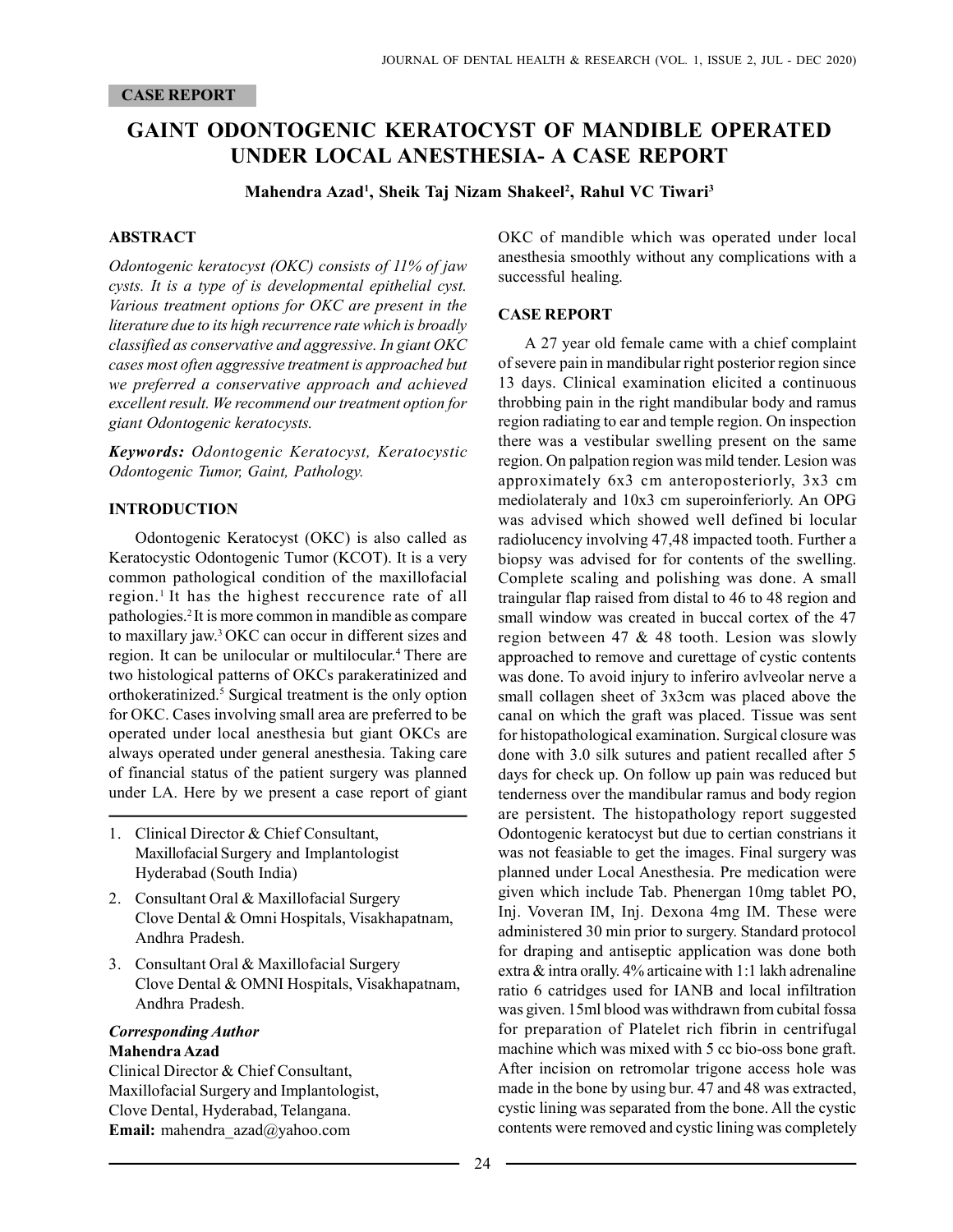

Fig. 1: Pre Ope. clinical picture and OPG



Fig. 4: Grafting of Area



Fig. 2: Incison & Exposure



Fig. 3: Excision of Lesion



Fig. 5: Surigcal Closure



Fig. 6: Post-operative follow-up Clinical Picture and OPG

enucleated using curettes, inferior alveolar nerve was identified and preserved by using healiguide strip. Thorough betadine irrigation was done and membrane slough cleaned. Graft was filled in cystic cavity extending form 47 48 region to superior portion of ramus across angle of the mandible. All the borders of cystic cavity are smoothed and healiguide was used to cover all the borders of the cavity and was tucked below the soft tissue. Flabby tissue around sutures were removed. Air tight soft tissue closure was done using 3.0 silk sutures. Compression pack was given. Following Surgery Inj. Voveron IM was given. Post surgical